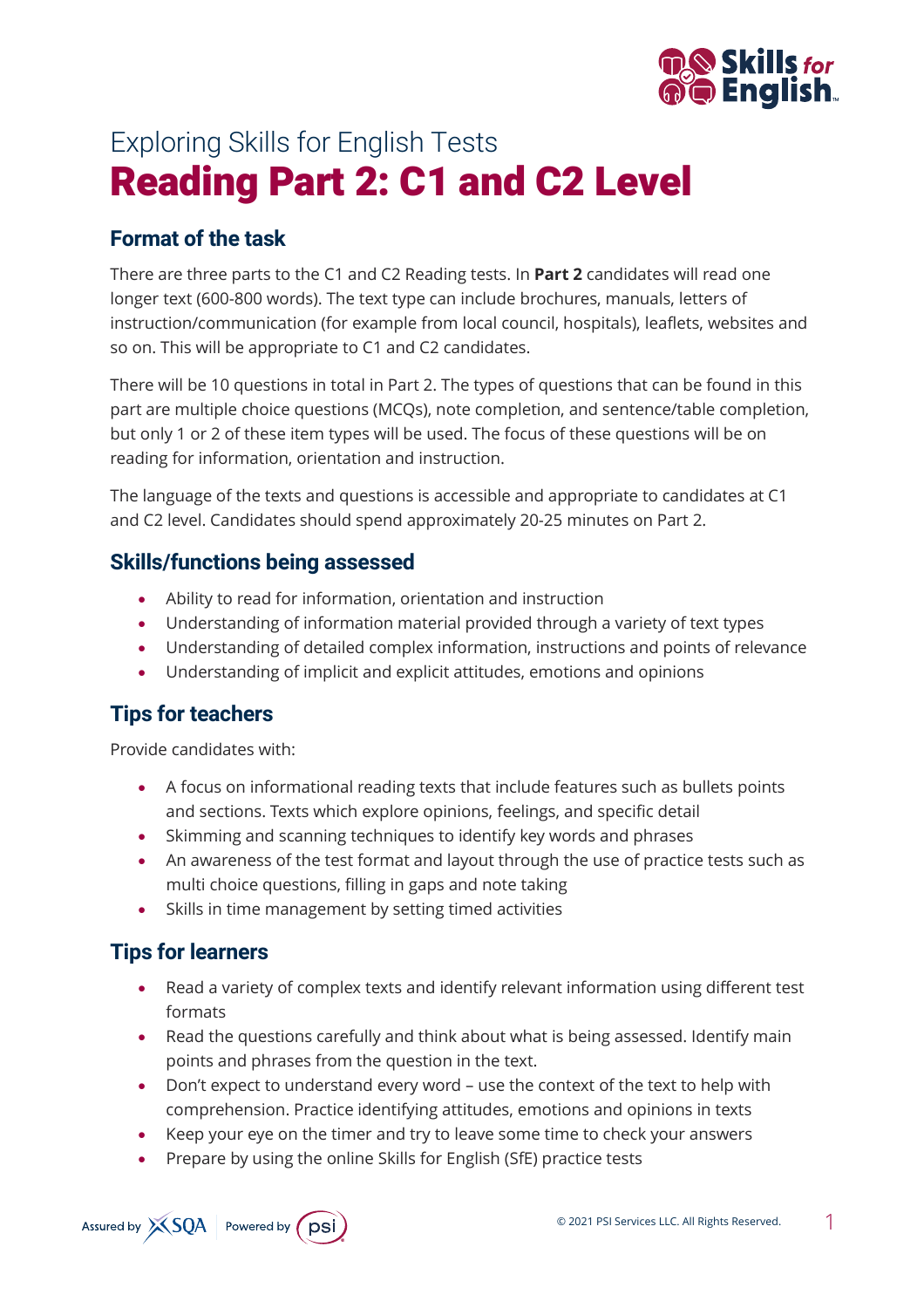

## **Sample C1 Reading Part 2 Task**

This is a short example extract from the type of text and questions a candidate may encounter in Part 2.

Read this extract from a travel guide website and answer questions 1 and 2.

St Andrews is a worthy place to stop for anyone travelling up the east coast of Scotland. A wander through the medieval grounds of the University is the quintessential experience, one that makes you feel like you've been transported back in time. Founded in 1413 it is Scotland's oldest academic institution and played a key role during the Scottish enlightenment during the 18<sup>th</sup> century.

Sweeping to the north of this coastal town is the West Sands Beach, made famous by the 1981 film Chariots of Fire. Extending for almost two miles and lined with an immense sand dune system that dates back thousands of years, this spacious and unspoilt beach is the perfect getaway from other busier attractions.

Golf is synonymous with St Andrews and situated next to the West Sands Beach is the historical Old Course. Founded in 1754 on the undulating grassland that lies next to the sand dunes, this golf course is reserved months in advance by international visitors, meaning it is virtually impossible to walk on and play. The popularity of the course also means it can be a laborious task to unearth a free table in a restaurant near to the golf course. That can work in your favour however, as the inflated cost of the more **prominent** restaurants near to the course can make dining out in this area an expensive decision. For **acclaimed** food that does not break the bank, try the restaurants found to the south of the town, away from the tourist hot spots.

can face up to 2 different types of question. Here we have MSQ and sentence completion.

In Part 2 you

Q1

Q2

For the first question, choose, A, B, or C.

- 1) The writer mainly focusses on the historical significance of …
	- a. The West Sands Beach. b. The Old Course. c. The University of St Andrews.

Q1 – The green text shows that history is linked to all three options, so word matching will not work. You must instead compare the overall focus of each option.

Now, complete the note with ONE word from the text. Make sure you check your spelling.